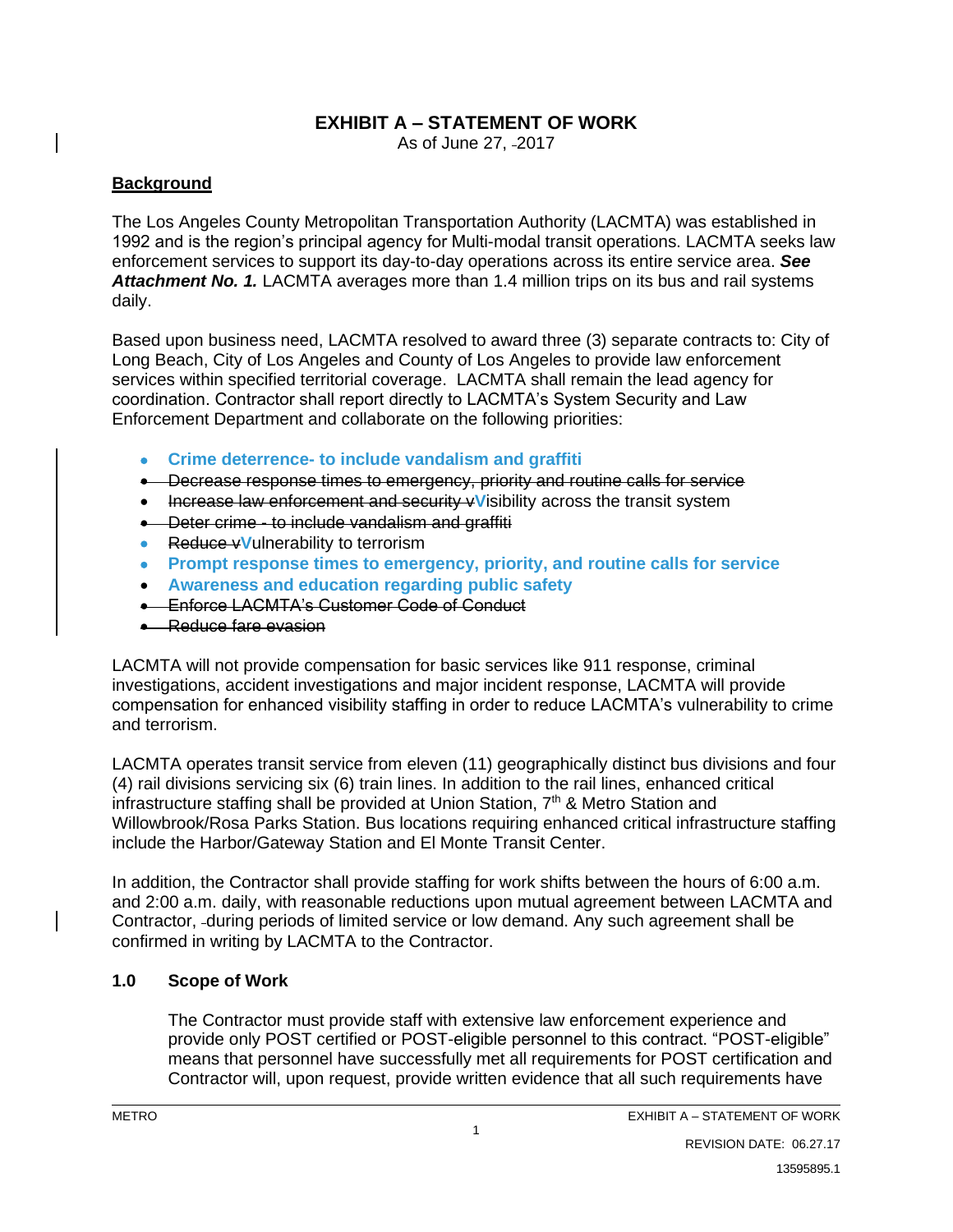been met by any personnel. The Contractor must provide staffing and deployment models consistent with LACMTA's existing division-based configuration. Contractor shall include the specific number of resources assigned to ride LACMTA's trains and rail corridors, and attempt to reduce LACMTA's vulnerability to terrorism at its key critical infrastructures. As the LACMTA system expands for rail, LACMTA may amend the contract with mutual agreement of Contractor in accordance with the terms and conditions of this Contract.

## **1.1 Specific Responsibilities**

Contractor shall be responsible to complete the following tasks, to the maximum extent permitted by Contractor's lawful authority:

- a) Augmented Contractor or regional response to 911 emergency, priority and routine calls for service within Contractor's jurisdiction;
- b) Crime analysis and reporting;
- c) Augment Contractor or regional criminal investigations, accident investigations and law enforcement response to major incidents within Contractor's jurisdiction;
- d) Reduce system-wide vulnerability to terrorism;
- e) Conduct joint anti-terrorism drills, training sessions, and intelligence sharing with other local, state and federal law enforcement agencies;
- f) Provide access to K9 explosive detection on an on-call overtime basis;
- g) Ride Metro trains, and rail stations/corridors, and maintain high visibility at key LACMTA critical infrastructure locations;
- h) Provide **directive** law enforcement presence **at** during **the** periodic fare enforcement and passenger screening operations,**request of** from **LACMTA**;
- i) Remove**Escort** persons **from LACMTA property at the request of LACMTA**without a valid transit fare from trains, buildings, and stations;
- j) Conduct mutually agreed upon grade crossing enforcement operations;
- k) Respond to and resolve incoming calls for service from LACMTA rail and security dispatch centers;
- l) Respond to and resolve incoming complaints from LACMTA 's Transit Watch program;
- m) Respond to and resolve citizen complaints related to criminal activity;
- n) Conduct proactive anti-crime operations **community focus law enforcement activities** when not handling a dispatched call;
- o) Participate in LACMTA emergency and disaster preparedness planning and drills;
- p) **At the request of LACMTA** C**c**ollaborate with social service agencies**, community and faith-based organizations** to address the impact of homelessness on the transit system
- q) Enforce LACMTA's Code of Conduct**local, state and federal laws and regulations**;
- **r)** Attend weekly coordination meetings or other meetings as required;
- **s) Tap issued Metro Badge at all TAP machines when boarding buses, riding trains, and accessing rail stations/corridors while patrolling;**
- **t) Body-Worn Cameras will be deployed consistent with departmental policy;**

2

EXHIBIT A – STATEMENT OF WORK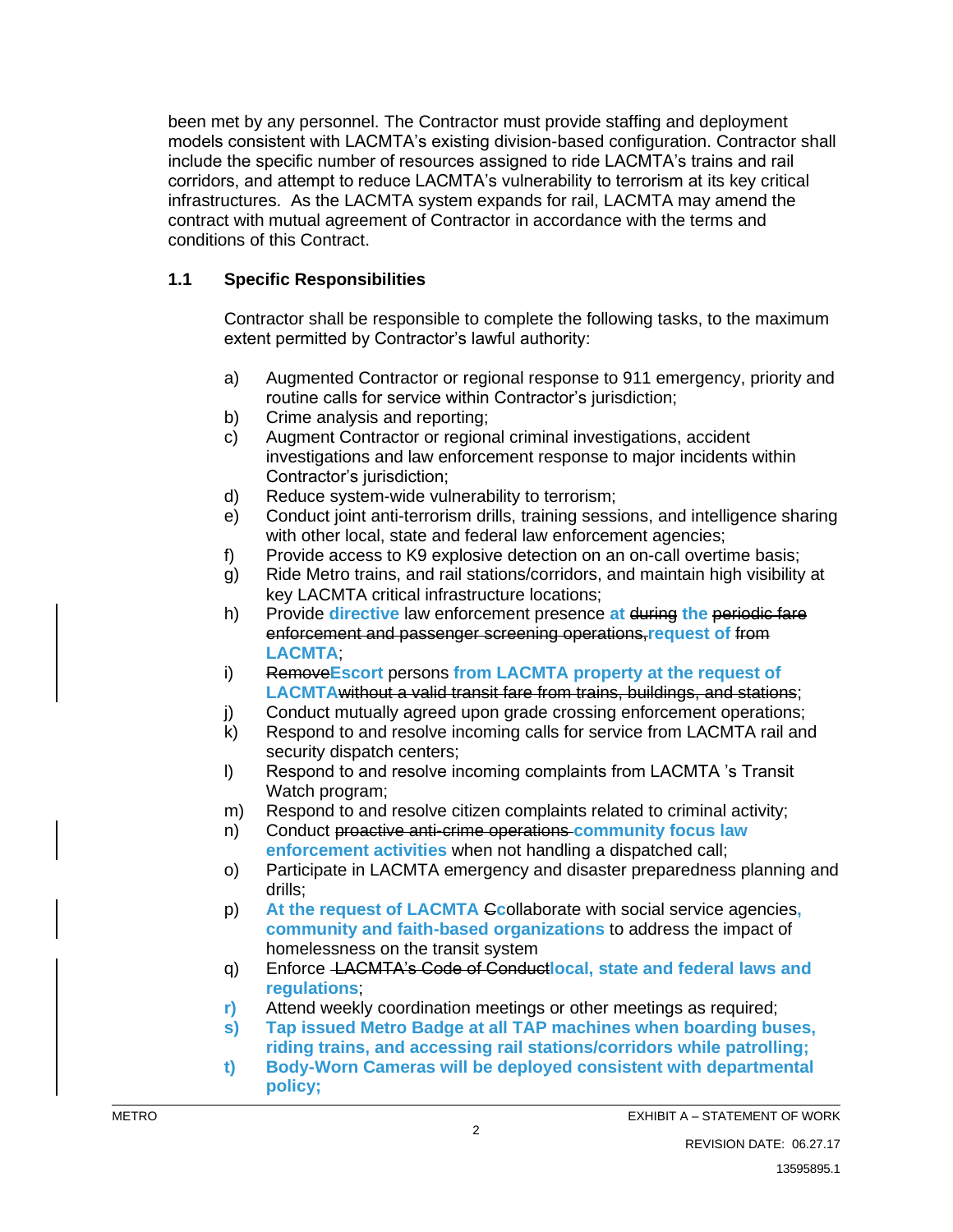- r)**u) Be consistent with the principles of Campaign Zero "Eight Can't Wait";** and
- s)**v)** Provide additional law enforcement services to address unforeseen events/requirements.

## **1.2 Personnel and Training Requirements**

Each sworn law enforcement officer/supervisor assigned to LACMTA must have or be eligible to receive a Basic, Intermediate, Advanced or Supervisory California POST Peace Officer's Certificate. Upon LACMTA request, Contractor will provide written evidence that any officer/supervisor that is not formally POSTcertified has successfully met all requirements for such certification. Command level officers must hold an active Management or Executive POST Peace Officer's Certificate. LACMTA may consider Reserve Officer POST Certificates on a case-by-case basis. Only POST certified personnel are authorized to provide law enforcement services. The Contractor's personnel must have completed their probationary period, have a minimum of eighteen (18) months of law enforcement experience, and shall not have current duty restrictions, whether due to medical or performance based issues, in order to be assigned to the Contract.

All LACMTA-mandated training will be conducted by LACMTA and will be considered a reimbursable cost(s) by LACMTA under this Contract.

All Contractor personnel assigned to LACMTA must attend a Four- hour LACMTA safety training immediately following the issuance of a Notice to Proceed. After the Notice to Proceed, any new personnel of the Contractor will be required to attend this LACMTA safety training.

Within the first six (6) months of assignment, all law enforcement personnel must also complete a separate four (4) hour training course in "Transit Policing." The curriculum will be developed by LACMTA and cover the topics of:

- a) Overview of LACMTA's Org Chart, Bus and Rail Operations
- b) Mitigating Terrorism in the Transit Environment
- c) Impact of Crime and Disorder on Transit Ridership
- d) Transit Watch App
- e) LACMTA's Customer Service Expectations
- f) Partnering with LACMTA's Security Team
- g) Fare Collection and Fare Evasion
- h)**g)** Grade Crossing Enforcement
- i)**h)** LACMTA Customer Code of Conduct

The Chief of Police of the Long Beach Police Department shall have the sole authority for assignment of key personnel on a routine basis. Contractor will make best efforts to ensure key leadership personnel positions identified in its technical proposal are highly qualified personnel that meet all LACMTA requirements. The Parties agree that in the event either Party recommends any changes to key leadership personnel assignments, it will, with a reasonable amount of advance notice, provide written notice to the other Party. The Parties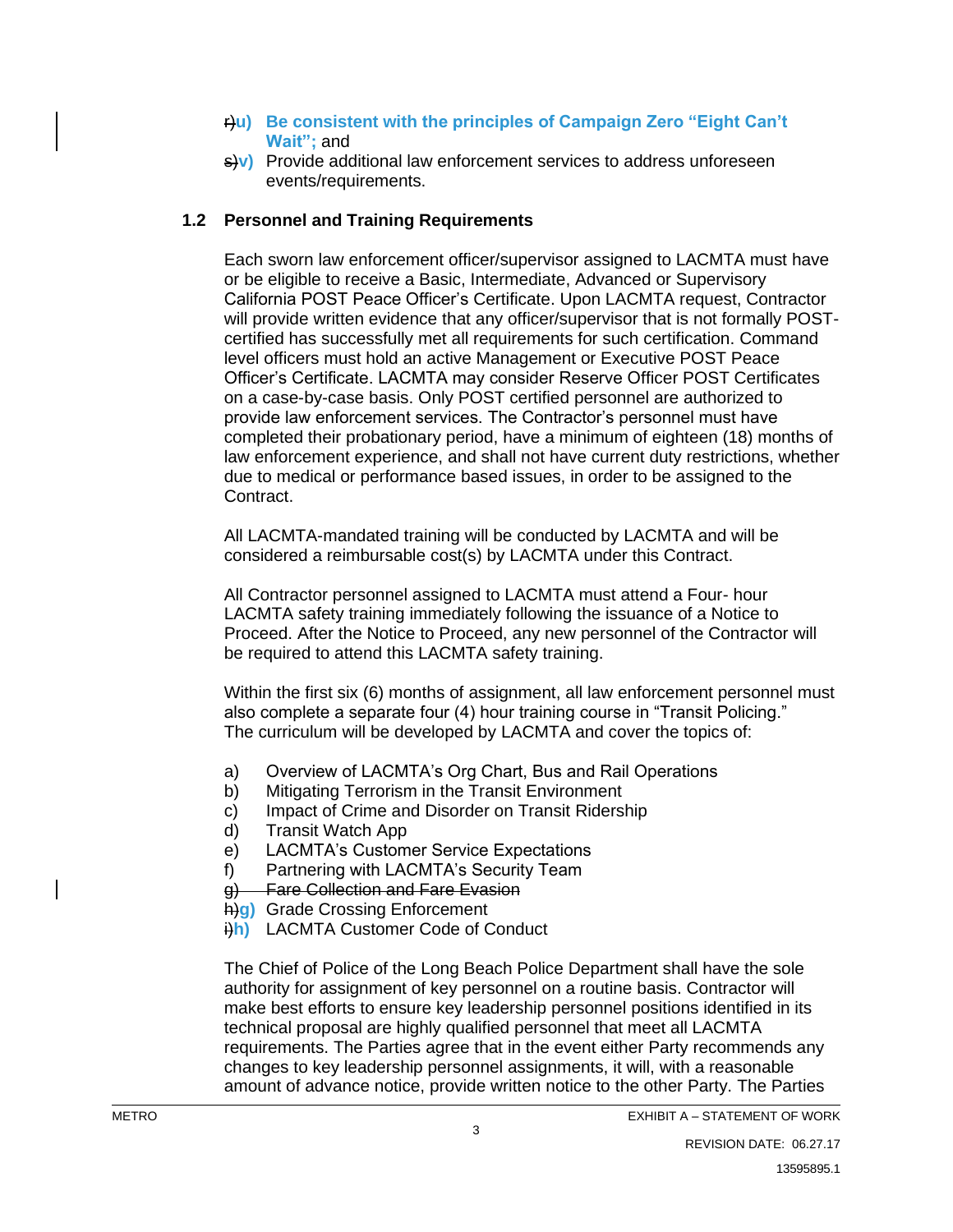will meet and consult to a mutual satisfaction on any changes to key leadership personnel and Contractor will provide LACMTA with documentation of the qualifications for any person proposed for a key leadership position.

1.3 Service Coverage

Contractor shall provide law enforcement services to Metro's areas within the Long Beach city limits as provided in Attachment 2.

#### **1.4 Management and Administrative Duties of Contractor's Personnel**

**The Contractor will monitor complaint allegations against Contractor Personnel assigned to the Contract, including those specifically related to racial discrimination, excessive force, and sexual harassment during the course of their duties as a law enforcement officer, whether assigned to LACMTA or other assignments. Contractor Personnel with two or more conclusive allegations, over the most recent three years, related to racial discrimination, excessive force or sexual harassment will be identified, communicated to LACMTA, and managed as required by law enforcement departmental policy.**

#### **2.0 REPORTING REQUIREMENTS**

#### 2.1 Reports

The Contractor shall submit to LACMTA, the following reports and documents as required:

- a) Weekly schedule for each watch or shift. Must include each employee's name, badge number, actual hours worked, assignment and rank. This report shall be submitted within 30 days of the date the schedule is created;
- b) Watch Commander Summary of Major Events of the Day
- c) Monthly summary of crime activity, citations issued, arrests made;
- **d)** Monthly summary of commendations and complaints;
- d)**e) Monthly summary and general nature of personnel complaints;**
- e)**f)** Monthly Report on the number of Part 1 crime cases referred for follow-up investigation and the subsequent disposition;
- f)**g)** After-Action Reports following special operations, emphasis details and/or major incidents;
- g)**h)** Annual Community Policing Plan;
- h)**i)** Monthly summary of Problem-Oriented Policing projects;
- **i)** Executive Summary of Major Events/Incidents on the Metro System (distribution to LACMTA's CEO, DCEO, COO, Chief of Risk Safety and Asset Management and Chief of System, Security and Law Enforcement); and
- **k)** Data must be provided in a format which allows LACMTA to determine the calculation of all reported figures, separate from any general written report format that may be provided. Should it be mutually agreed upon to use a third party format or subscription based service to transmit data, LACMTA will pay all costs associated with facilitating data transmission.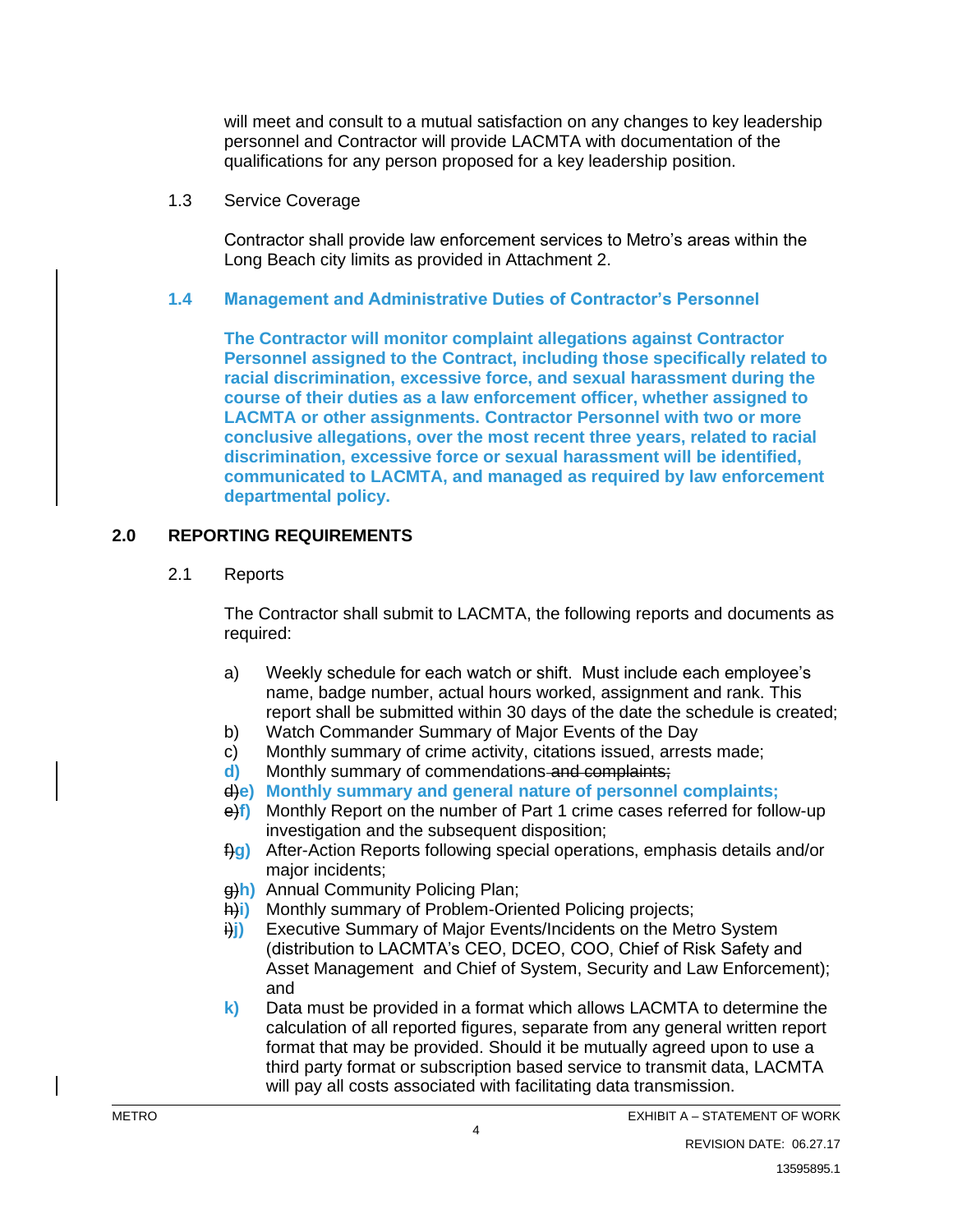- **l) Body worn camera data will be provided to LACMTA upon request and in accordance with state laws. LACMTA will work with the Contractor to develop specific protocols for access and delivery of data, as appropriate.**
- $\frac{1}{2}$ m) Contractor will collect and report data consistent with local, state, and **federal laws and regulations. Data must be provided upon LACMTA's request.**

**LACMTA requires read-only access to law enforcement agency's crime statistics database(s) with ability to pull the required data elements for import into LACMTA's systems.**

The Contractor shall provide LACMTA with data to measure:

- a) How assets are assigned and tracked using LACMTA-provided systems and/or equipment
- b) The time/date/category/disposition of calls for service
- c) Incident response times
- d) Ratio of proactive versus dispatched activity
- e) Number of criminal citations/infractions/violations issued
- f) Number of misdemeanor and felony arrests
- g) Real Time Crime Analysis Data
- h) Provide the following GIS data (Raw or API format) and services:
	- i. Spatial (Location-Based): Location of crimes attended, time and location stamped
	- ii. Ability to identify, track, and log mobile assets in real time: Vehicles, radios, mobile phone, and other GPS enabled, Metro-provided equipment

Contractor must come equipped with all of the necessary tools to communicate with other police/fire agencies, investigate crimes and accidents, prepare reports, and use existing crime analysis tools and/or predictive analysis of crime trends. Under no circumstances shall Contractor share confidential data or information obtained from the California Law Enforcement Telecommunications System (CLETS) with non-law enforcement personnel.

LACMTA will work with the Contractor to develop specific protocols for dispatching non-emergency service calls that are not appropriate for the 911 system. LACMTA will provide the Contractor with Mobile Phone Validators, LA Metro Transit Watch tools, Mobile Video Surveillance Tools and access to video feeds where possible.

If LACMTA directs dispatchers or dispatch operations to make minor changes or significant changes to their operations that have a technology, software, staffing, or financial impact, no such changes shall be implemented until LACMTA has contacted the City of Long Beach, Department of Disaster Preparedness and Emergency Communications ("DPEC"), and entered any necessary agreements as required by DPEC.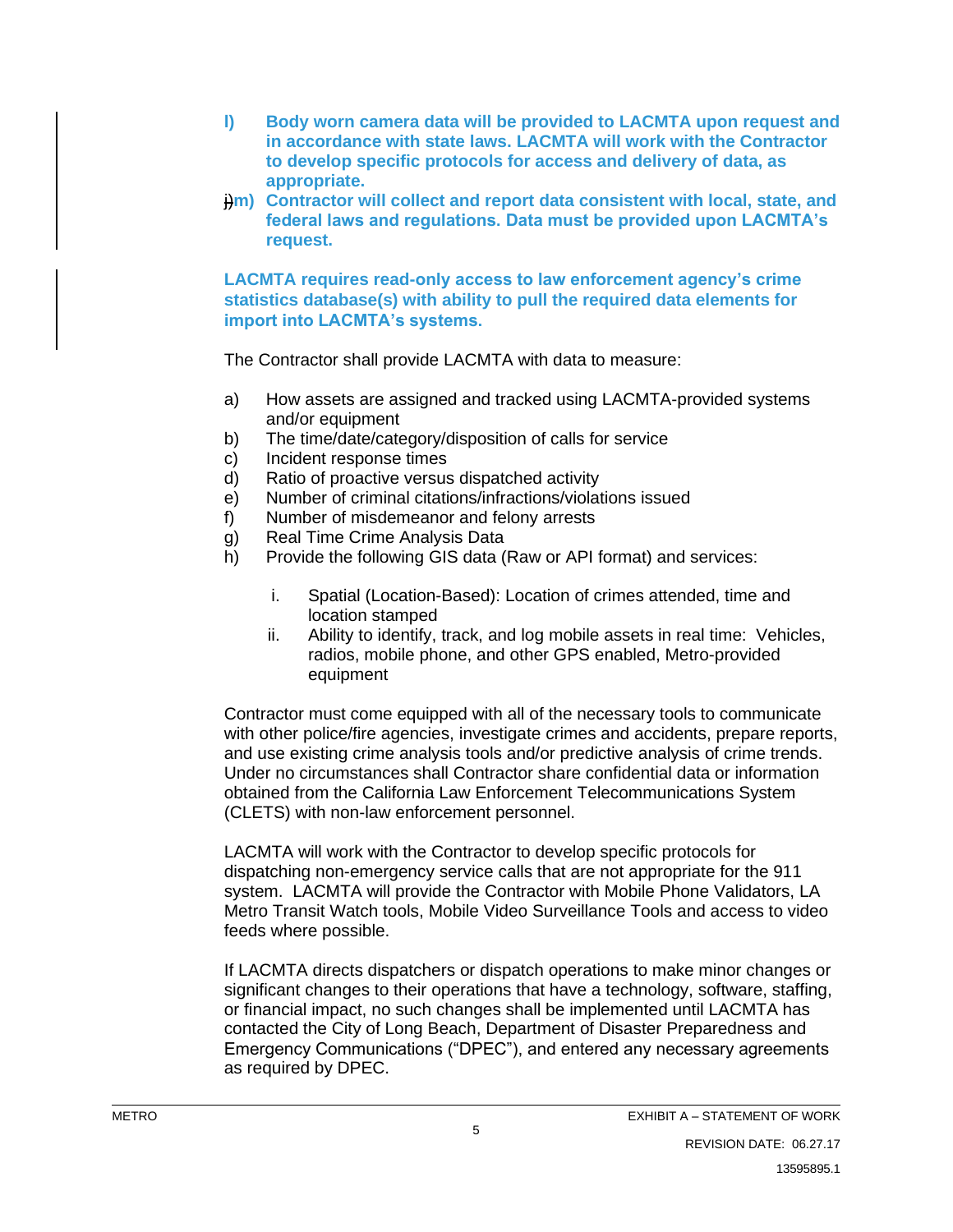#### **2.2 Monthly Key Performance Indicators**

LACMTA and the Contractor(s) will jointly develop baseline performance metrics to capture:

- a) **The percentage of time spent on bus stops, transit centers, train platforms, plazas, stations, buses, trains, and performing other LACMTA related activities while on** Number of foot**,** and vehicle **and motor** patrols**.** of transit centers and train platforms/plazas/stations
- b) Ratio of staffing levels and vacant assignments
- c) Ratio of proactive versus dispatched activity
- d) Number of train boardings
- e) Incident response times
- f) Number of fare enforcement operations
- g) Decreases/Increases in crime
- h) Number of Grade crossings operations

LACMTA will provide details of each required KPI, including definitions, raw data required and calculations. LACMTA will use these KPIs as part of the contract monitoring and evaluation process.

#### **3.0 Community Policing**

The Contractor shall update **and submit** annually **for** the LACMTA**'s review and**  approv**al**ed **the** Community Policing Plan. Building and sustaining community partnerships is central to LACMTA's goal of reducing vulnerability to crime. This will require periodic attendance at community meetings and other events designed to foster LACMTA's relationship with the community. Contractor's staff shall be provided specific training in Problem Oriented Policing in order to assist LACMTA in addressing longstanding challenges related to crime, blight and disorder. The cost of such training and/or exercises are eligible for reimbursement by LACMTA under this Contract.

As part of the Community Policing Plan, it is important for the Contractor to incorporate feedback from rail managers into the overall policing strategy. Maintaining a continuous dialogue will foster operational understanding of the unique challenges associated with policing in a transit environment. The primary goal of these collaborative efforts is to ensure that each of the Divisions are given appropriate coverage and foster the safety of the operators.

#### **4.0 Homeland Security and Emergency Preparedness**

The Contractor must be able to conduct detailed threat analysis and identify strategies to address security threats. The Contractor shall collaborate with LACMTA on intelligence sharing, anti-terrorism operations, drills, planning activities and coordination with other agencies. The cost of such training and/or exercises are eligible for reimbursement by LACMTA under this Contract.

#### **5.0 Contractor Resources**

The Contractor shall provide: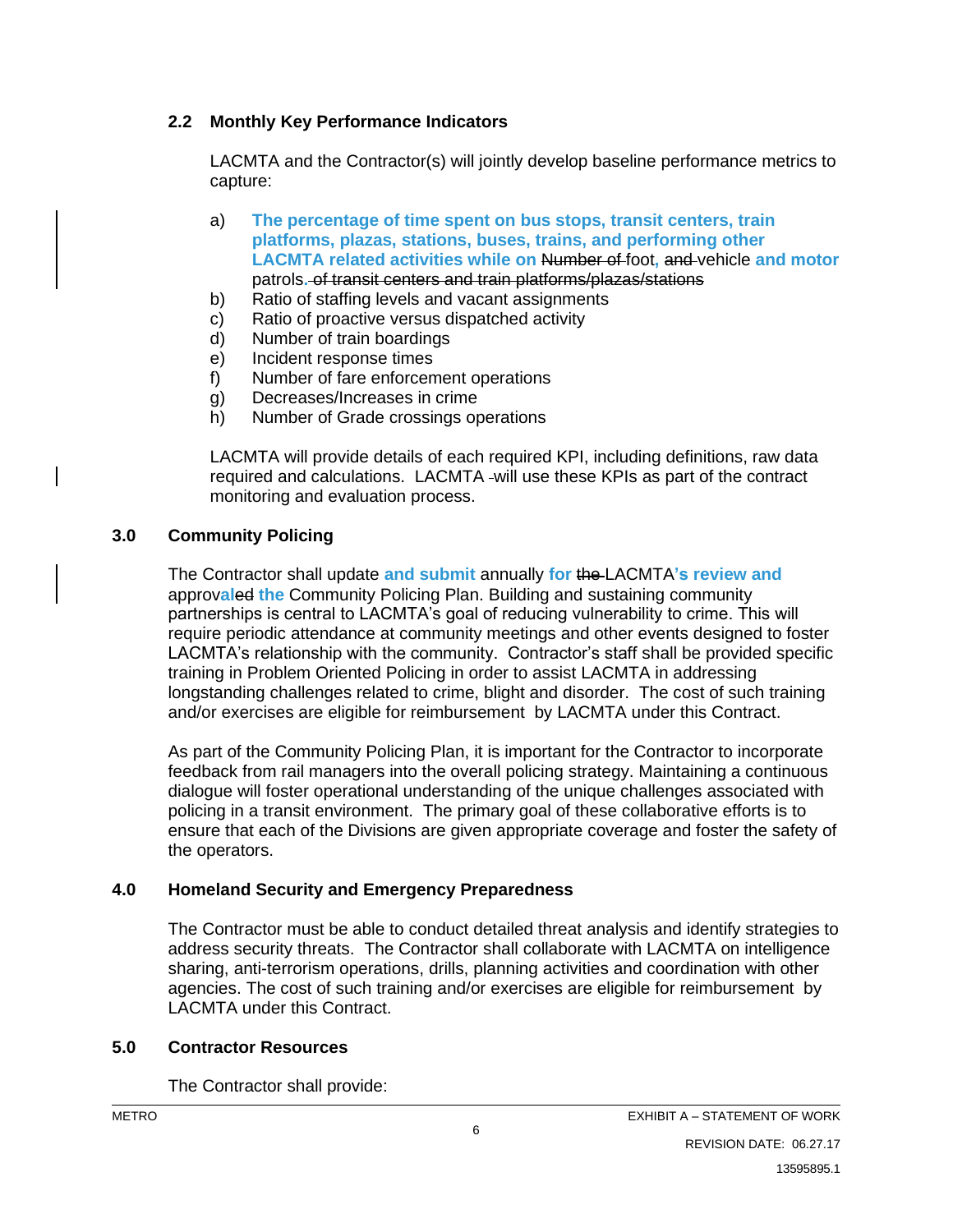- a) All vehicles and associated operating costs;
- b) Police radios and communications equipment;
- c) Mobile data terminal laptops;
- d) Uniforms, weapons and other personal equipment;
- e) Investigative tools and equipment; and
- f) Traffic enforcement devices and equipment.

## **6.0 LACMTA Resources**

Metro may provide a limited amount of resources to key law enforcement staff assigned to the contract. In some cases these resources may have to be negotiated until a mutually acceptable agreement is reached. These resources include:

- a) Office space and official vehicle parking spaces at One Gateway Plaza;
- b) Office desks, computers and printers;
- c) Access to security kiosks, break rooms and restroom facilities, specifically access to the 200 W 27th Street breakroom area, if available;
- d) Access to limited shower and locker room facilities;
- e) Access to conference rooms;
- f) Photocopiers, telephones, network access and email;
- g) Transit passes for official use;
- h) Office space and official vehicle parking at the Rail Operations Center;
- i) Office space and official vehicle parking spaces at select Bus & Rail Divisions (Division 11, if available);
- j) Mobile phone fare-validators for each law enforcement official assigned to the contract;
- k) Safety vest and hardhat;
- l) Access to LACMTA video surveillance feeds; and
- m) Access to LACMTA radio frequencies (Operations and Security).

# **7.0 BILLING**

The Contractor's monthly invoice shall be based upon and reflect the actual services provided under the terms of this Contract. The billings must be accompanied by supporting documentation, to include but shall not be limited to, daily summary of assignments and hours worked and payroll records. The Contractor's invoices are subject to periodic audits at the sole discretion of LACMTA.

- 1. The Contractor shall not bill LACMTA for any vacant shift assignment
- 2. All billing expenditures shall be submitted for payment to LACMTA no later than sixty (60) days after the closing of the Contractor Deployment Period.

# **8.0 DISPOSITION OF EQUIPMENT**

Unless otherwise agreed upon by the Parties, all LACMTA-funded and LACMTAprovided equipment shall be returned by Contractor to LACMTA upon termination of this Contract in the same condition in which it was provided to Contractor, less regular wear and tear.